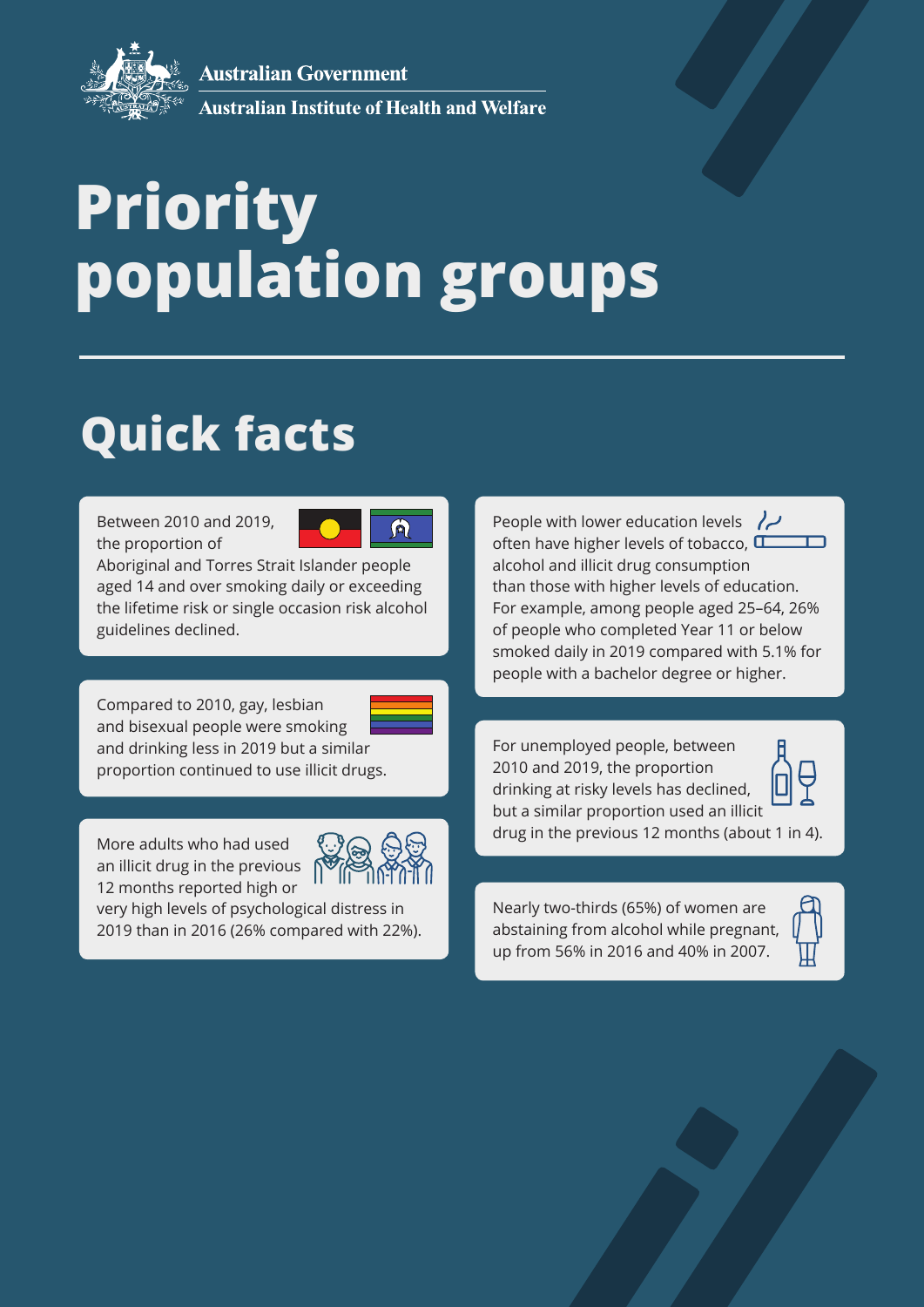The harm from tobacco, alcohol and other drug use can disproportionately affect specific population groups including Aboriginal and Torres Strait Islander people, people with mental health conditions, and people identifying as gay, lesbian, bisexual, transgender or intersex (DoH 2017). It is important to understand patterns of tobacco, alcohol and other drug use among specific population groups to inform effective policy development and ensure that efforts will benefit those most at risk of harm, marginalisation and disadvantage.

Drug use is associated with social health determinants such as unemployment, educational attainment, homelessness, poverty and family breakdown. Approaches that seek to build protective factors and address issues underpinning social determinants of health, in order to prevent the initial uptake of drugs, can also enhance community health and wellbeing and reduce health inequalities among population groups who experience disproportionate risk of harm from alcohol, tobacco and other drugs (DoH 2017).

There is scope to highlight many population groups in Australia but this chapter focuses on 4 groups and 2 socioeconomic/ sociodemographic characteristics that affect population groups differently:

- 3 priority population groups as identified in the *National Drug Strategy 2017–2026*: Aboriginal and Torres Strait Islander people; people identifying as gay, lesbian or bisexual, and people with a mental illness
- women who were pregnant or breastfeeding, in whom the consequences of drug use can have significant negative outcomes
- 2 socioeconomic/ sociodemographic characteristics which are known to have a differential impact on both drug use and its consequences—employment status and educational attainment.

The results for some of the groups presented in this chapter are based on a relatively small sample of respondents and therefore should be interpreted with caution, particularly those for illicit drug use. It is also difficult to detect changes in use over time for smaller population groups. Therefore, comparisons in this section are often made to the longer-term trends rather than focusing on changes since 2016, which are difficult to detect among groups with a small sample size.

All data presented in this chapter are available through the online Specific population groups tables https://www.aihw.gov.au/reports/illicit-use-of-drugs/national-drug-strategy-household-survey-2019/data.

## **Aboriginal and Torres Strait Islander people**

Aboriginal and Torres Strait Islander people (Indigenous Australians) living in non-remote Indigenous communities constitute only 2.4 per cent of the 2019 NDSHS (unweighted) sample (or 533 respondents). This is a small proportion of the NDSHS sample and the results are subject to high sampling error. Therefore the results must be interpreted with caution, particularly those for illicit drug use.

For the first time in the 2019 NDSHS, remote Indigenous communities were surveyed. All remote Indigenous communities selected were located in the Northern Territory. While this has improved the representation of Indigenous Australians in the NDSHS, the methodology and data collection mode were different from the rest of the sample. Data from respondents in these communities are therefore not comparable with the data from the remaining Indigenous sample. Further details on the methodology and the results from remote Indigenous communities will be provided in the special topics remote Indigenous communities paper which will be released separately at a later date.

This section of the report focuses on the data collected from Indigenous people living in non-remote communities.

#### **Has drug use changed among Indigenous people?**

Since 2010, smoking and alcohol consumption have generally declined while illicit drug use has remained stable. The proportion of Indigenous Australians aged 14 and over smoking daily has been declining since 2010, from 35% in 2010 to 25% in 2019 (Table 8.1).

The proportion of abstainers has gradually increased over the last decade and the proportion drinking alcohol in risky quantities—exceeding either the lifetime risk or single occasion risk guidelines—has declined since 2010 (Figure 8.1).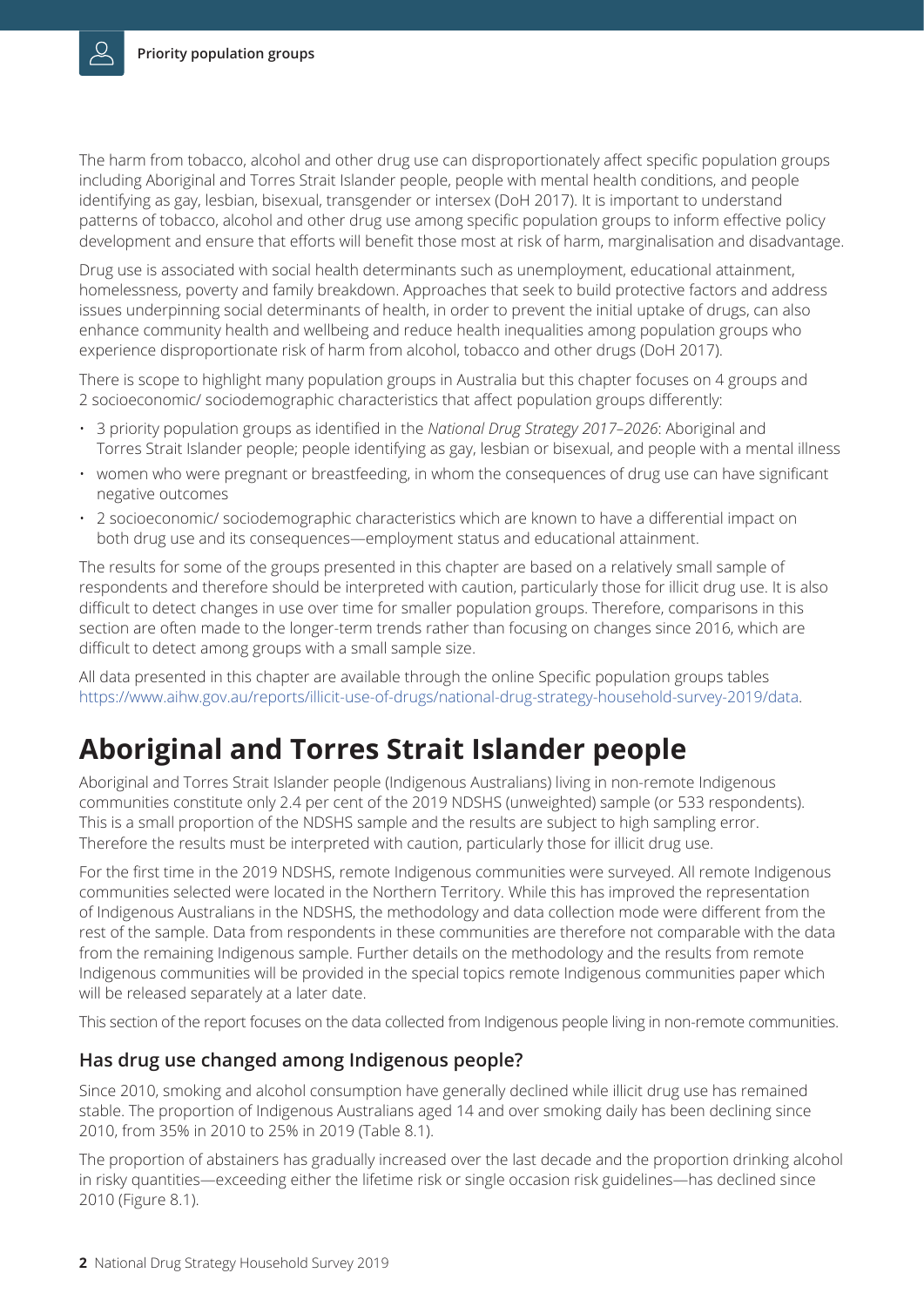

**Figure 8.1: Daily smoking and risky alcohol consumption by Indigenous Australians, aged 14 and over, 2010–2019 (per cent)**

**Per cent**

(a) Not consumed alcohol in the previous 12 months.

(b) According to NHMRC guideline 1: On average, had more than 2 standard drinks per day.

(c) Derived from 2009 NHMRC guideline 2: Had more than 4 standard drinks on 1 occasion at least once a month.

*Source*: Table 8.1.

Between 2016 and 2019, there was a considerable decrease (from 28% to 17.7%) in Indigenous Australians drinking in excess of the recommended guidelines, and consuming 11 or more standard drinks on 1 occasion (Table 8.1). Prior to 2019, the proportion had not changed since 2010.

Between 2016 and 2019, there were non-statistically significant declines in the recent use of cannabis (from 19.4% to 16.0%) and pharmaceuticals used for non-medical purposes (10.6% to 7.0%) (Table 8.1).

After adjusting for differences in age, Indigenous Australians were 2.5 times as likely as non-Indigenous Australians to smoke daily (27% compared with 10.8%). As in previous years, Indigenous Australians are slightly more likely to abstain from alcohol than non-Indigenous Australians, but among those who do drink, a higher proportion drink at risky levels. However, the gap between Indigenous Australian and non-Indigenous Australians exceeding the lifetime risk guidelines has narrowed, from 1.5 times as high in 2010 to 1.2 in 2019 (Table 8.2).

## **People identifying as gay, lesbian or bisexual**

In 2019, the proportion of people aged 14 and over who identified as gay, lesbian or bisexual in the NDSHS was higher than in 2016 (3.8% compared with 3.2%) (Table 8.3). This section only presents findings on people who identified as gay, lesbian or bisexual as the survey does not capture information on people who are transgender or intersex.

Findings for people who identify as gay, lesbian and bisexual are grouped together for data quality purposes as the sample size is small but it is important to note that there are differences in substance use between these 2 groups; for example, 18.0% of bisexual people smoke daily compared with 12.9% of gay or lesbian people.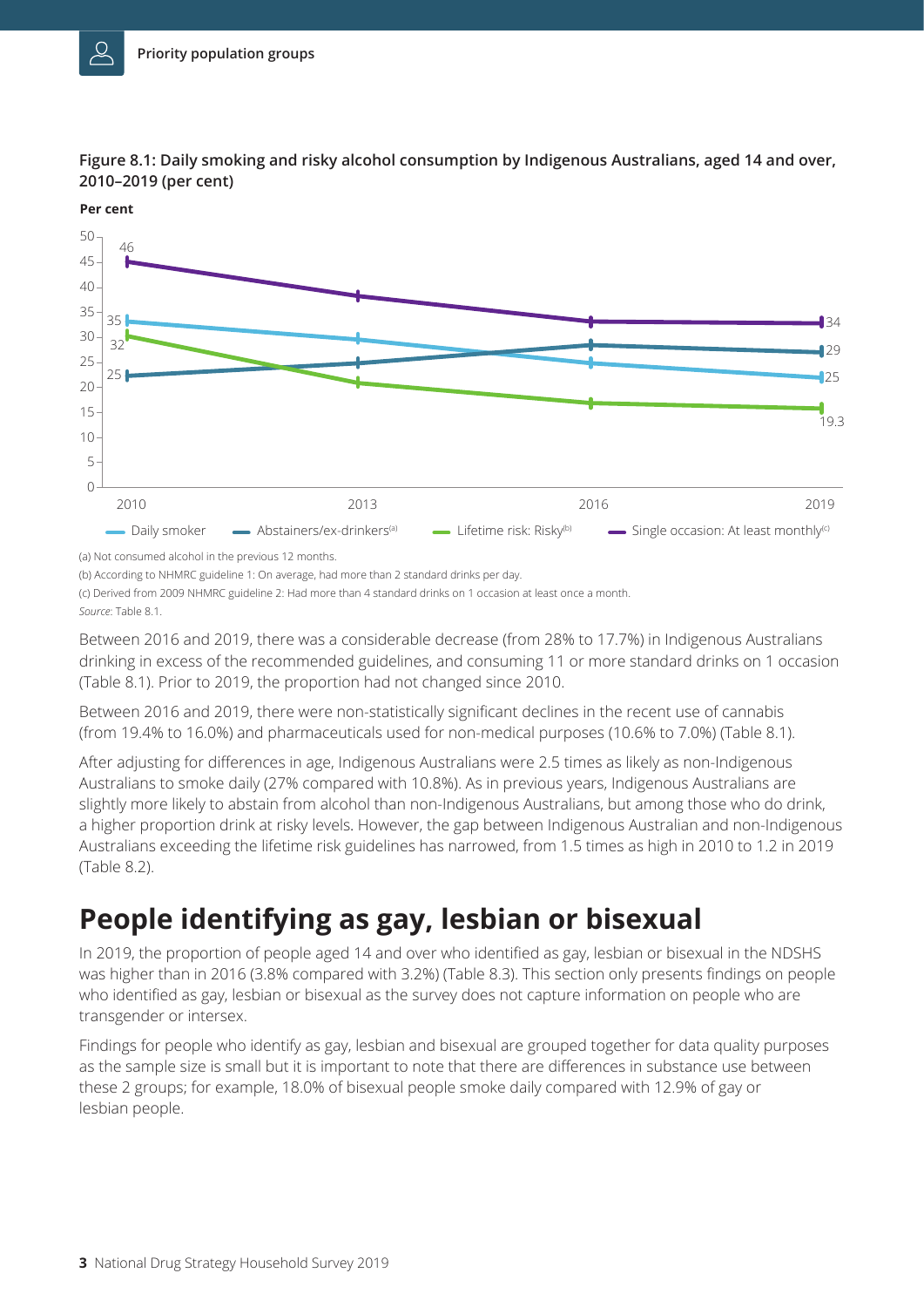#### **Has drug use changed among gay, lesbian and bisexual people?**

Between 2016 and 2019, there were no statistically significant changes in daily smoking, risky drinking and recent use of any illicit drug but there was a decline in the non-medical use of pharmaceuticals (from 12.0% to 7.5%), mainly due to a decline in the use of pain-killers and opioids (from 7.6% to 4.3%) (Table 8.3). Conversely, there was an increase in the proportion using inhalants in the previous 12 months, from 6.5% in 2016 to 10.3% 2019.

Compared with 2010, gay, lesbian and bisexual people were smoking and drinking less but a similar proportion continued to use illicit drugs (Figure 8.2). While no statistically significant changes were detected in the illicit use of most drugs over this period, use of cocaine in the previous 12 months increased, from 4.4% in 2010 to 10.5% in 2019, a change that was also reported among heterosexual people (increasing from 2.1% in 2010 to 4.1% in 2019).

#### **Figure 8.2: Daily smoking, risky alcohol consumption and illicit drug use by people who identified as gay, lesbian or bisexual, aged 14 and over, 2010–2019 (per cent)**



**Per cent**

# Statistically significant change between 2010 and 2019.

(a) According to NHMRC guideline 1: On average, had more than 2 standard drinks per day.

(b) Derived from 2009 NHMRC guideline 2: Had more than 4 standard drinks on 1 occasion at least once a month.

(c) Used at least 1 illicit substance in previous 12 months.

#### **How does drug use compare with heterosexual people?**

Since 2010, for people aged 14 and over who identified as being gay, lesbian or bisexual, the proportions for substance use have consistently been higher than for heterosexual people (Table 8.4). This is more pronounced for illicit drug use than for drinking and smoking. In 2019, after adjusting for differences in age, in comparison to heterosexual people, gay, lesbian or bisexual people were:

- 1.5 times as likely to smoke daily
- 1.5 times as likely to exceed the lifetime risk guideline to reduce the harm from drinking alcohol
- 9.0 times as likely to have used inhalants in the previous 12 months
- 3.9 times as likely to have used meth/amphetamines in the previous 12 months
- 2.6 times as likely to have used ecstasy in the previous 12 months.

*Source*: Table 8.3.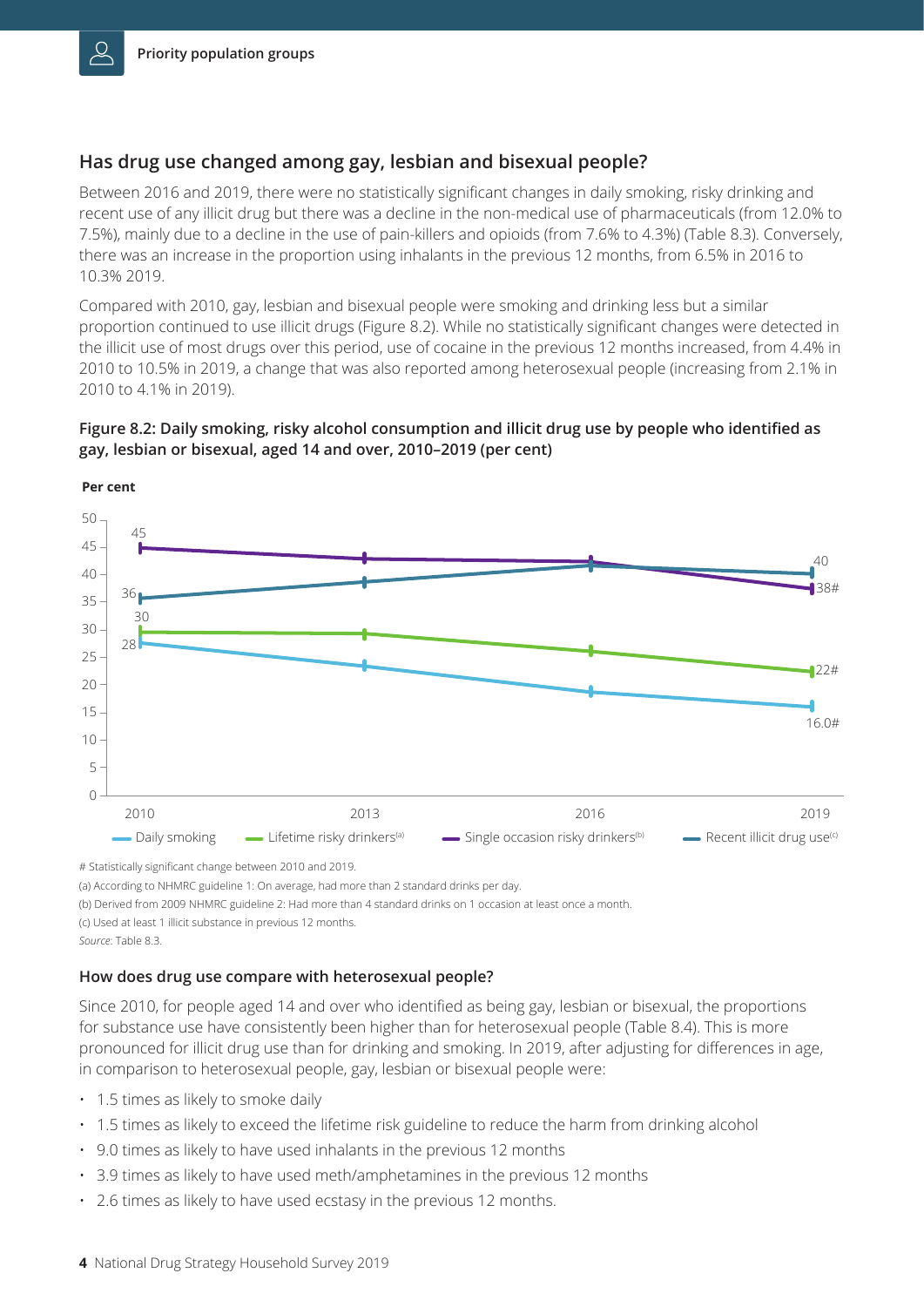The types of illicit drugs people had used in the last 12 months also varied by a person's sexual orientation. For example, after adjusting for differences in age, inhalants were the second most commonly used illicit drug in the previous 12 months among people who identified as gay, lesbian or bisexual. However, for heterosexual people inhalants did not feature in the top 5 illicit drugs used in the previous 12 months (Table 8.4).

## **Drug use and mental illness**

A mental illness may make a person more likely to use drugs—for example, for short-term relief from their symptoms—while other people may have drug problems that trigger the first symptoms of mental illness. Some drugs cause drug-induced psychosis, which usually passes after a few days. However, if someone has a predisposition to a psychotic illness such as schizophrenia, the use of illicit drugs may trigger the first episode in what can be a lifelong mental illness (Sane Australia 2017). The use of drugs can interact with mental illness in ways that create serious adverse effects on many areas of functioning, including work, relationships, health and safety.

It is important to note that, by themselves, these findings do not establish a causal link between mental illness and drug use—the mental illness may have preceded the drug use or vice versa (AIHW 2010).

In addition to asking people if they have been diagnosed or treated for a mental illness in the previous 12 months, the survey also includes the Kessler 10 scale (K10), which was developed for screening populations for psychological distress (refer to Glossary for more information).

Since the 2010 survey, the proportion of adults who had been diagnosed with or treated for a mental health condition in the previous 12 months has been increasing and increased again between 2016 and 2019 (from 12.0% in 2010 to 15.9% in 2016 and to 16.9% in 2019) (Table 8.5). Increasing literacy and awareness around mental illness in Australia may partially explain these reported increases (National Mental Health Commission of NSW 2015), however, there are likely to be other factors involved including changing trends and patterns in the use of alcohol and other drugs.

#### **Are levels of psychological distress increasing?**

In 2019, the proportion of adults who reported high or very high levels of psychological distress increased (11.7% in 2016 compared with 14.0% in 2019) (Table 8.5). This increase occurred among adults who had used an illicit drug in the previous 12 months (22% in 2016 compared with 26% in 2019) and those who had not used an illicit drug (9.7% compared with 11.7%) (Table 8.6). The increase in high or very high psychological distress levels was most noticeable among people who had used cannabis in the last 12 months (24% in 2016 compared with 28% in 2019).

Among adults with high or very high levels of psychological distress, the proportion smoking daily was stable between 2010 and 2016 but declined in the most recent 3-year period (from 24% to 21%) (Table 8.7). Since 2010, the proportion exceeding the lifetime risk guideline to reduce the harm from alcohol has declined (from 27% to 21%) but the proportion exceeding the single occasion risk guideline was similar between 2010 and 2019 (Figure 8.3). The proportion who had used any illicit drug in the previous 12 months increased (from 25% in 2010 to 31% in 2019).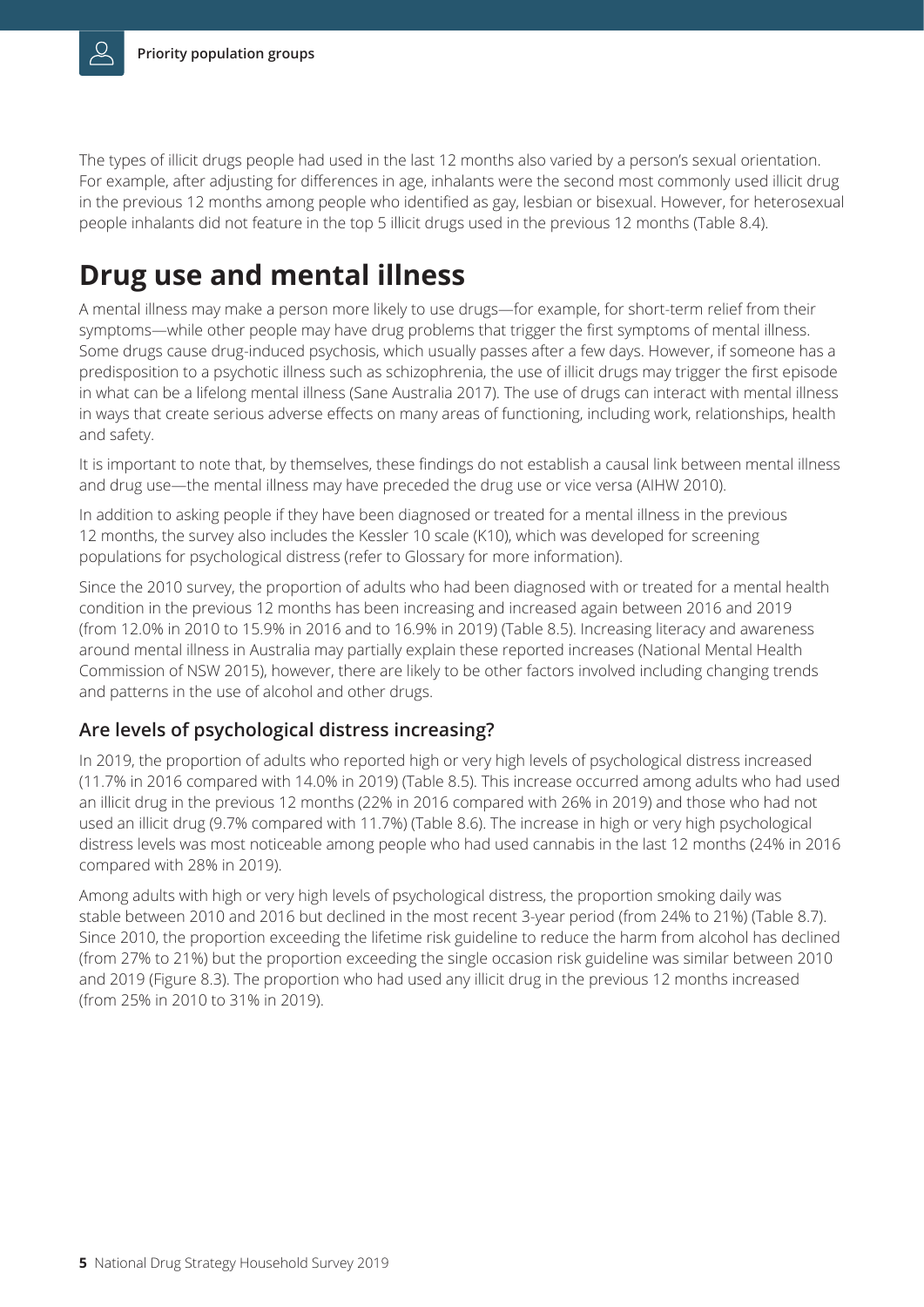

**Figure 8.3: Drug use among people with high or very high psychological distress(a), aged 18 and over, 2010–2019 (per cent)** 



(a) K10 score: (High 22–29 or Very high: 30–50).

(b) According to NHMRC guideline 1: On average, had more than 2 standard drinks per day.

(c) Derived from 2009 NHMRC guideline 2: Had more than 4 standard drinks on 1 occasion at least once a month.

(d) Used at least 1 illicit substance in previous 12 months.

*Source*: Table 8.7.

#### **Drug use among people diagnosed or treated for a mental health condition**

Among people who recently used illicit drugs aged 18 and over, the proportion who had been diagnosed with or treated for a mental health condition in the previous 12 months remained stable over the most recent 3-year period at 26%, but has increased since 2010 (from 18.7%; Figure 8.4).

Although the proportion smoking daily declined between 2016 and 2019, no clear trend since 2010 is evident. However, the proportion is consistently higher than for people who have not been diagnosed or treated for a mental illness (Table 8.9).

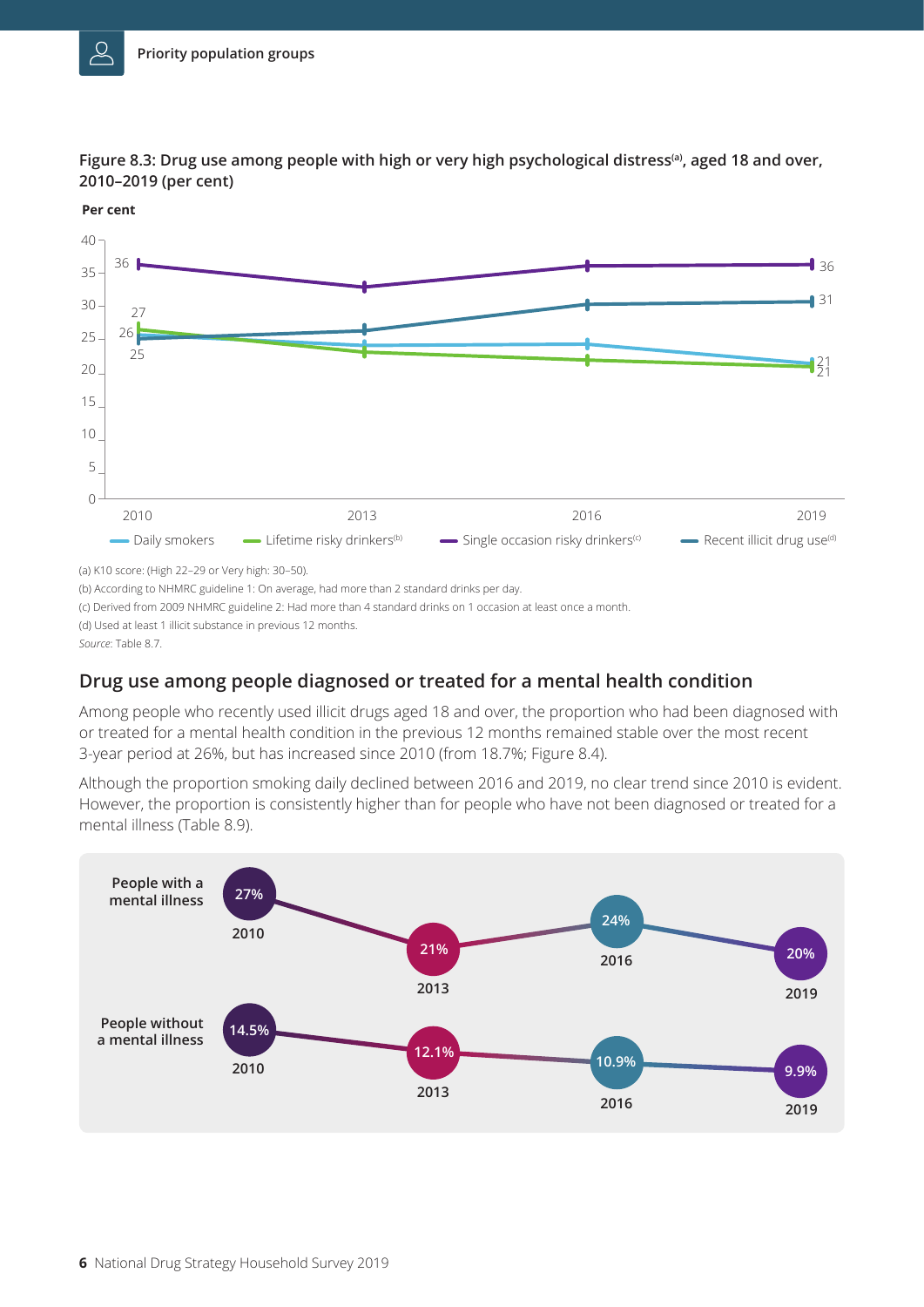

**Figure 8.4: Psychological distress(a) and people diagnosed or treated for a mental illness(b) who used any illicit drug(c) in the past 12 months, aged 18 and over, 2010–2019 (per cent)** 

**Per cent**

(a) Low: K10 score 10–15, Moderate: 16–21, High: 22–29, Very high: 30–50.

(b) Includes depression, anxiety disorder, schizophrenia, bipolar disorder, an eating disorder and other form of psychosis.

(c) Used at least 1 of 16 classes of illicit drugs in 2019 The number and type of illicit drug used varied over time.

*Source*: tables 8.6 and 8.8.

#### **Drug use still higher among people with a mental illness or high psychological distress**

Since 2010, people who had used an illicit drug in the previous 12 months have been at least twice as likely as people who have not used an illicit drug to experience high or very high levels of psychological distress in the 4 weeks before completing the survey (Table 8.6). High levels of psychological distress is consistently greater among people who report meth/amphetamine use in the previous 12 months.

In 2019, compared with people who had not been diagnosed or treated for a mental health condition in the previous 12 months, people with a mental health condition were:

- twice as likely to smoke daily (20% compared with 9.9%)
- about 1.2 times as likely to drink alcohol at levels that exceed the lifetime risk (21% compared with 17.1%) and single occasion risk guidelines (at least monthly) (31% compared with 25%)
- 1.7 times as likely to have recently used any illicit drug (26% compared with 15.2%)
- about 2.2 times as likely to have used meth/amphetamine (2.6% compared with 1.2%)
- 2.1 times as likely to use pharmaceuticals for non-medical purposes (7.6% compared with 3.6%) (Table 8.9).

## **Education and Employment**

An individual's social context might influence their socioeconomic characteristics, such as education and income, which might influence their health behaviours, such as drug use.

People living in low socioeconomic areas often do not have educational qualifications, have low income, and are unemployed or in unskilled or semi-skilled occupations. Data from the NDSHS show an association with these determinants/factors, but it is not possible to determine the individual contribution of specific factors to the drug taking behaviour.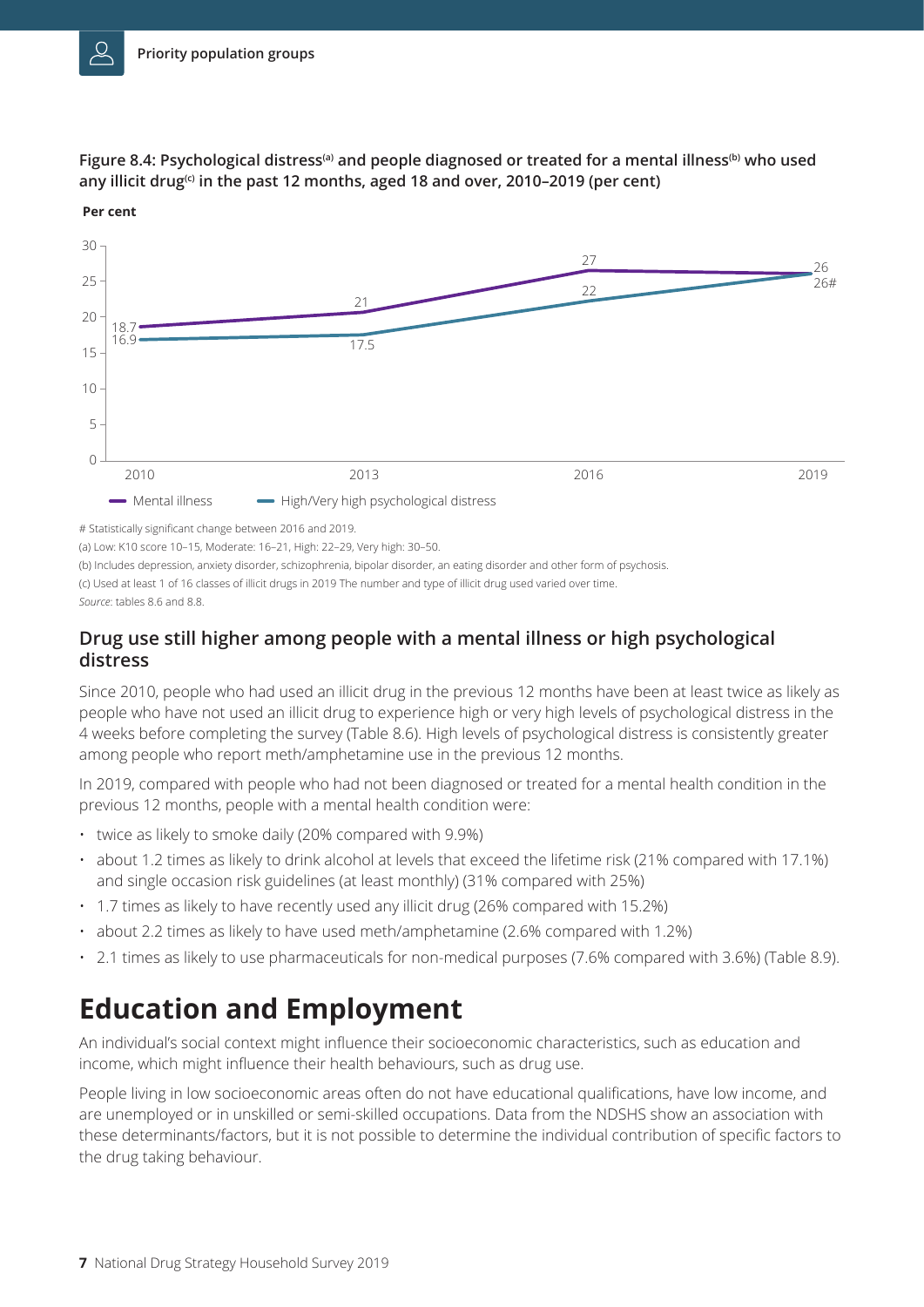#### **How does drug use vary by a person's educational level?**

In Australia, there appears to be a relationship between a person's education level and substance use, with people with lower education levels (completed Year 11 or below) more likely to smoke daily, consume alcohol at risky levels and use illicit drugs in the previous 12 months (see Figure 8.5).



**Per cent**



(a) According to NHMRC guideline 1: On average, had more than 2 standard drinks per day.

(b) Derived from 2009 NHMRC guideline 2: Had more than 4 standard drinks on 1 occasion at least once a month.

(c) Used at least 1 of 16 classes of illicit drugs in 2019.

*Source*: Table 8.10.

#### **Strong relationship between smoking status and educational attainment**

People who have a bachelor degree or higher consistently have the lowest smoking levels and people with a diploma have made the greatest improvement over time. Conversely, people who had completed Year 11 or below and people with a Certificate III or IV made the least improvement over time and have the highest smoking levels (Table 8.10). For example, among people aged 25–64, 26% of people who completed Year 11 or below smoked daily in 2019, compared with 5.1% for people with a bachelor degree or higher.

People with a diploma or bachelor degree and higher were slightly less likely to exceed the guidelines for reducing the harm due to alcohol (both lifetime risk and single occasion risk guidelines), while people with a Certificate III or IV were generally the most likely group to consume alcohol in risky quantities (Table 8.10).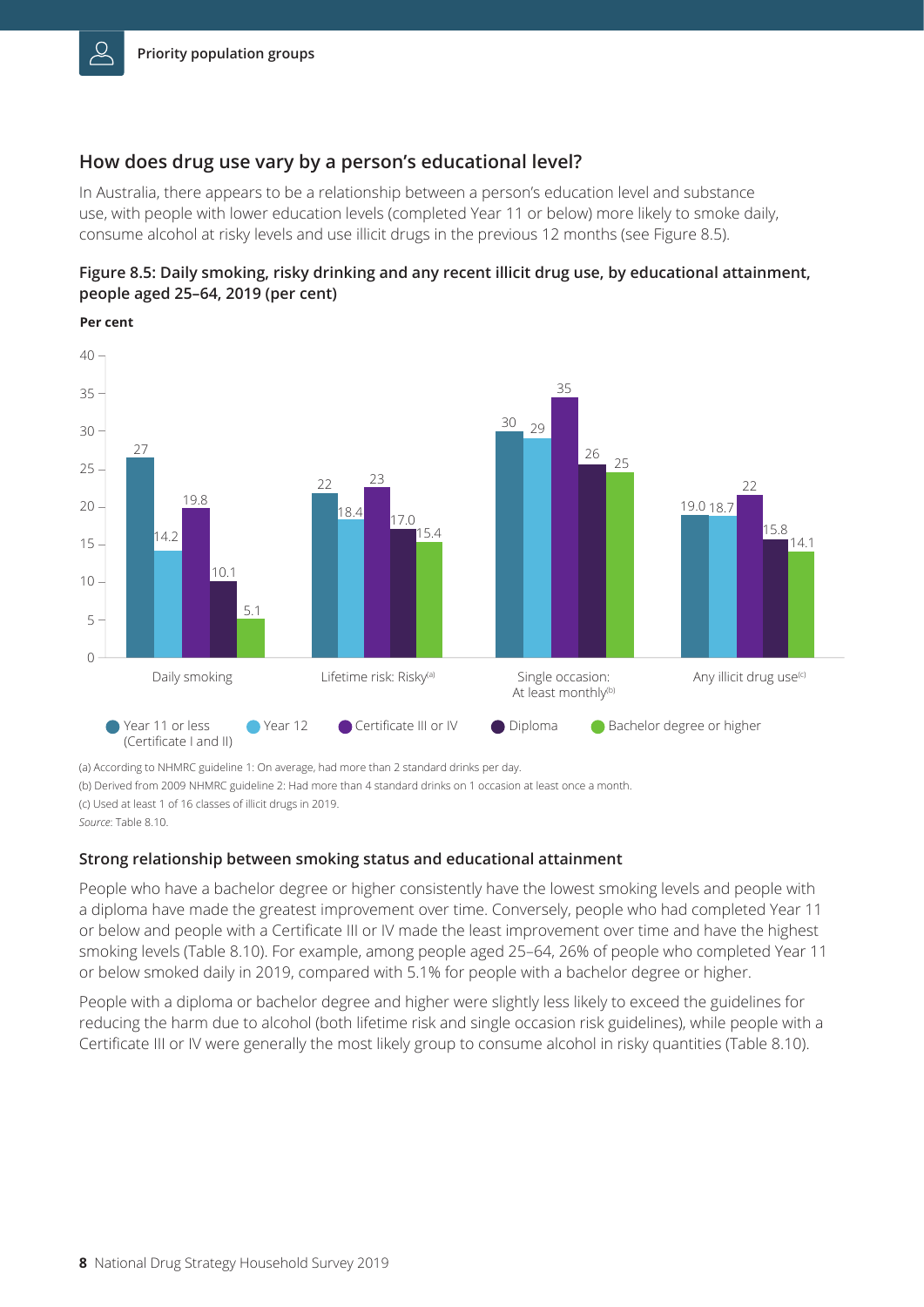#### **Has drug use changed among people with different education qualifications?**

Between 2016 and 2019, there were increases and declines for a number of drug types across the spectrum of educational attainment.

The largest increases in recent illicit drug use were among people who had completed Year 12 with use of cannabis, ecstasy and cocaine in the previous 12 months all increasing (Table 8.10).



Until 2016, recent cocaine use was typically more likely to be among people who had completed a bachelor degree or higher than people who had completed Year 12. However, in 2019, recent cocaine use increased among people who had completed Year 12, thereby making their use higher than people with a bachelor degree (6.0% compared with 4.6%). Cocaine use also increased among people who completed Year 11 or below and those who completed a Certificate III or IV between 2016 and 2019 (Table 8.10).

#### **Employment status has an impact on which drugs are more commonly used**

Employment status, and unemployment in particular, is strongly related to health status. Use of some drugs is consistently higher among people who are unemployed than people who are employed (Table 8.13), including:

- daily smoking (19.9% compared with 11.0%)
- use of cannabis in the last 12 months (19.8% compared with 13.5%)
- recent use of meth/amphetamine (3.4% compared with 1.5%).

Similar patterns were evident between people unable to work and employed people, with the greatest disparity in daily smoking (29% compared with 11.0%) (Table 8.13).

However, some substances were more likely to be used among employed people (Table 8.13). For example, employed people were more likely than unemployed people to:

- drink in excess of lifetime risk guidelines (21% compared with 13.5%)
- drink in excess of the single occasion risk guideline, at least monthly (32% compared with 22%)
- use cocaine in the last 12 months (6.2% compared with 3.7%).

#### **Were there any changes in drug use by employment status?**

While the proportion smoking daily continued to decline for employed people, there were a number of increases in illicit drug use between 2016 and 2019, with recent use of cannabis (from 12.2% to 13.5%), cocaine (from 3.8% to 6.2%) and ecstasy (from 2.9% to 3.8%) all increasing (Table 8.13).

For unemployed people, there was a decline in the proportion of people consuming alcohol in excess of the single occasion risk guideline (at least monthly; decreased from 27% in 2016 to 22% in 2019). There has been little change in the illicit use of drugs among unemployed people since 2010 (Figure 8.6).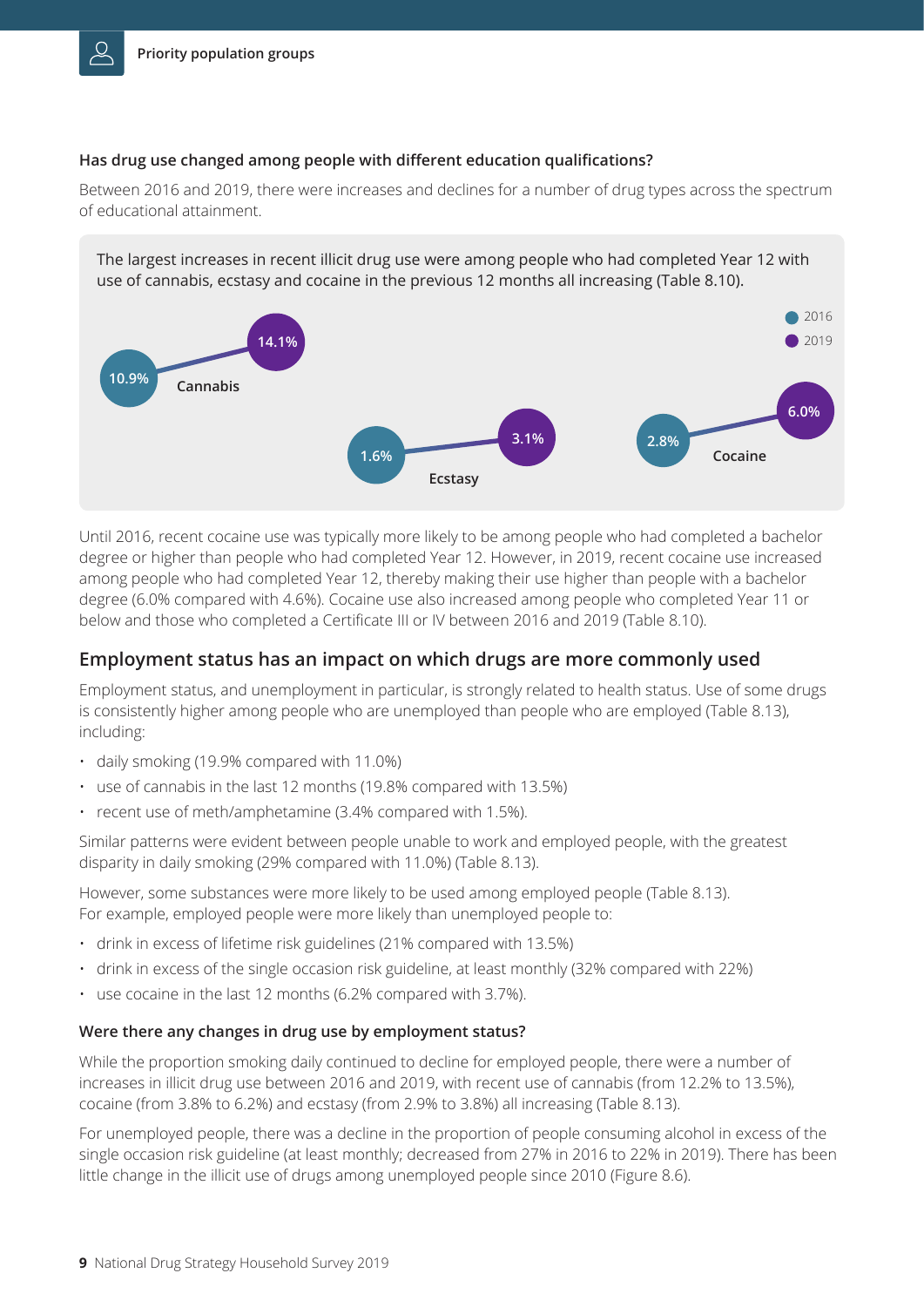



**Per cent**

### **Pregnant women**

Substance use among pregnant women is a particular concern as drugs can cross into the placenta and lead to a range of health problems, including abnormal foetal growth and development.

The NHMRC notes the evidence is that there is no safe amount of alcohol that pregnant women and breastfeeding mothers can drink. Therefore the council recommends that pregnant women and breastfeeding mothers do not consume alcohol (NHMRC 2009).

The questions on drug use during pregnancy were updated in 2013 to provide a more accurate picture of drinking during pregnancy—see Technical notes for further information and how these changes have an impact on the interpretation of these data.

#### **More pregnant women abstaining from alcohol**

In 2019, nearly two-thirds (65%) of women abstained from alcohol while pregnant, up from 56% in 2016 and 40% in 2007 (Figure 8.7). This trend was also evident for breastfeeding, where twice as many women abstain from alcohol compared to 2007 (49% compared with 25%).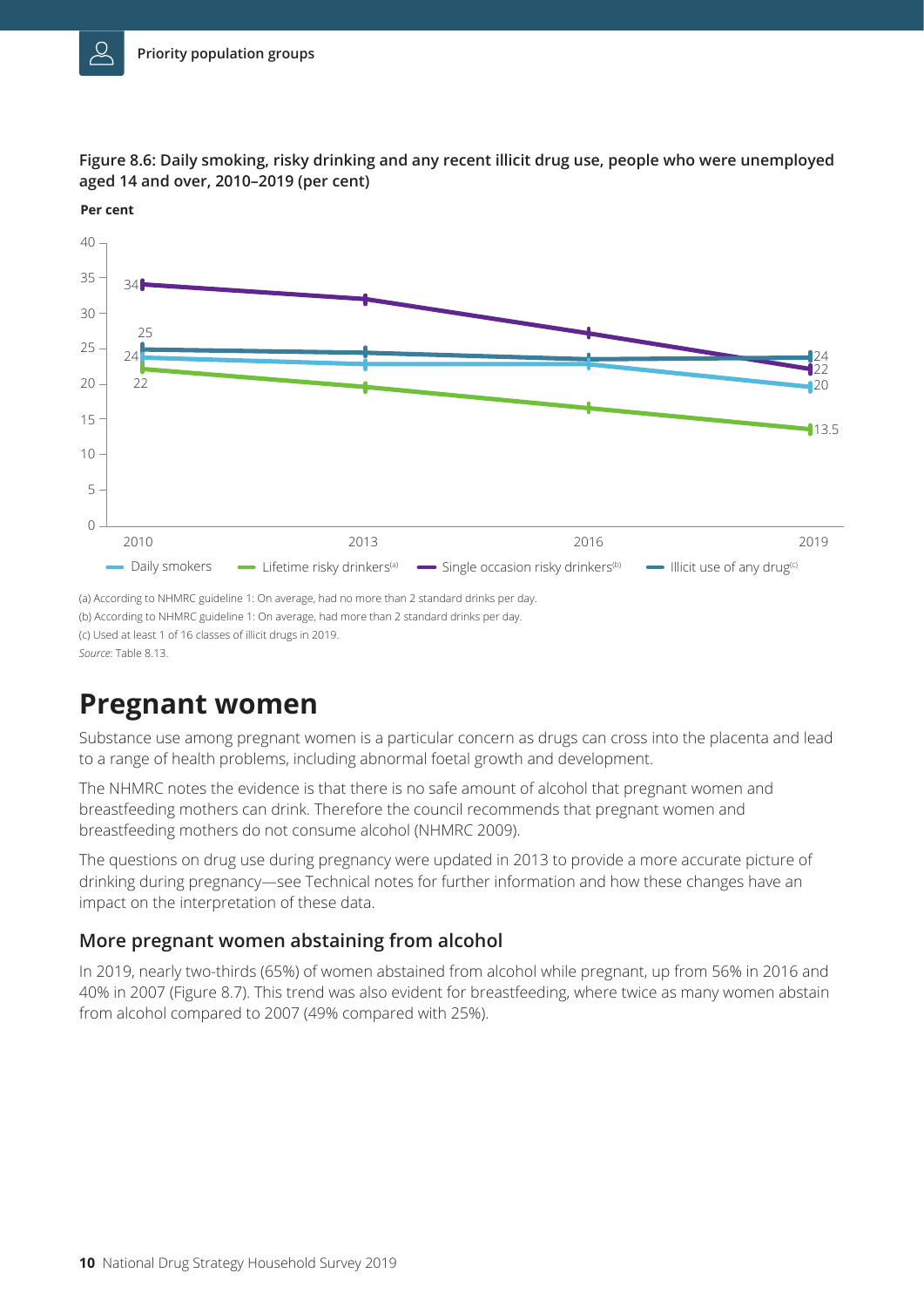

#### **Figure 8.7: Proportion of pregnant/breastfeeding women abstaining from alcohol, aged 14–49, 2007–2019 (per cent)**



(a) Base is only pregnant women or women pregnant and breastfeeding.

(b) Base is women who were only breastfeeding or pregnant and breastfeeding.

*Source*: Table 8.14.

#### **How much alcohol was consumed?**

Of those women who consumed any alcohol while pregnant in 2019 (35%), most:

- usually consumed 1–2 standard drinks (96%) on a typical day they drank
- drank monthly or less (90%) (Table 8.15).

#### **Does behaviour change once aware of pregnancy?**

Pregnant women were asked about their drug-taking behaviours before they became aware they were pregnant. Of pregnant women who were unaware of their pregnancy in 2019 (Table 8.16):

- about 1 in 2 (55%) consumed alcohol before they knew they were pregnant, and this declined to 14.5% once they knew they were pregnant (down from 25% in 2016)
- the proportion of women who smoked tobacco halved once they found out they were pregnant (from 22% to 10.8%)
- 5.4% used cannabis and 1.8% used other illicit drugs before they knew they were pregnant. However, this should be interpreted with caution due to the high sampling error.

Among all pregnant women, there were no statistically significant changes in their drug taking behaviours between 2016 and 2019.

<sup>#</sup> Statistically significant change between 2016 and 2019.